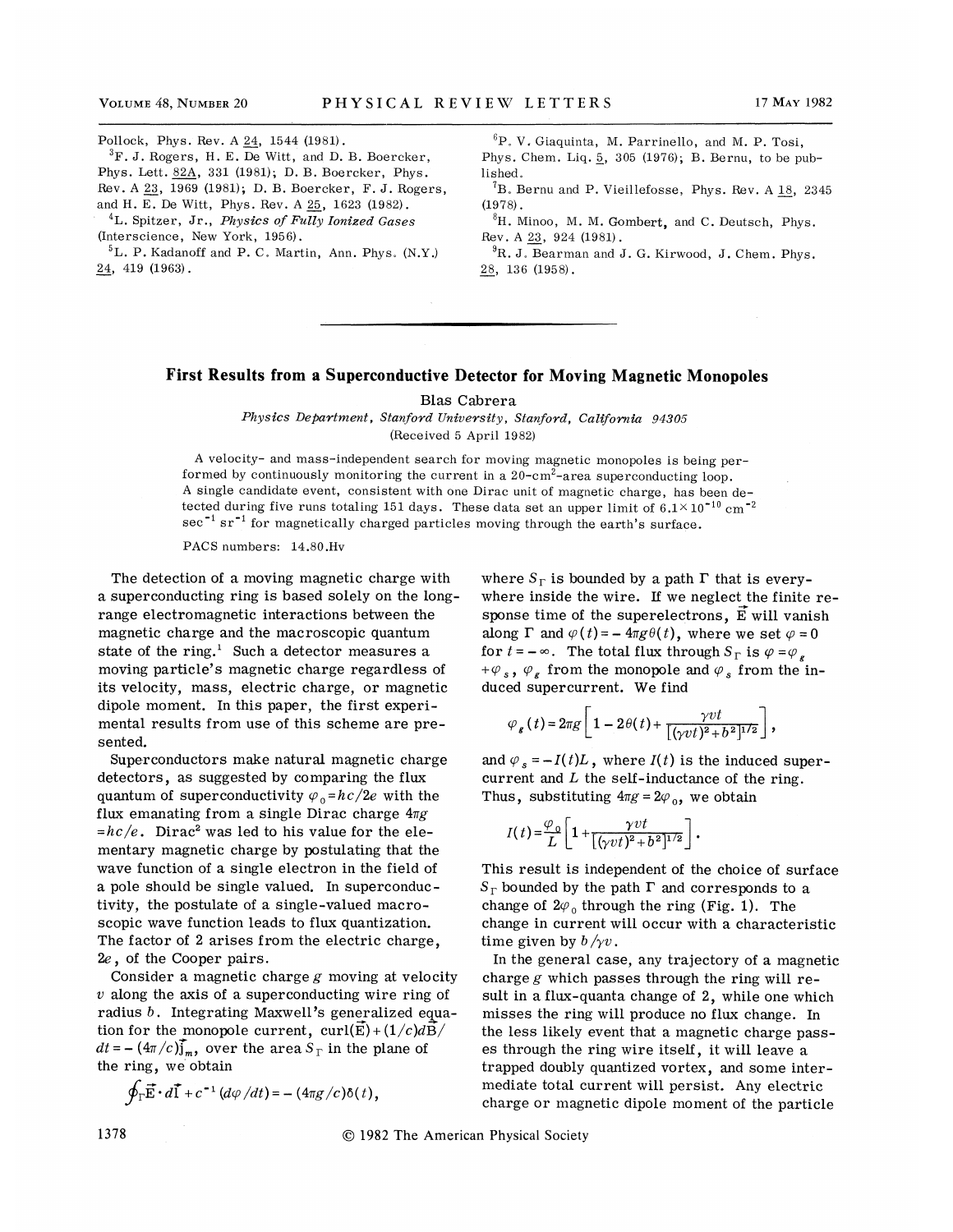

FIG. 1. Induced current in a superconducting ring for an axial monopole trajectory.

will cause only small transient fluctuations and no dc shifts. Thus, moving magnetically charged particles can be detected by monitoring the current in the superconducting ring.

In this experiment a four-turn, 5-cm-diam loop, positioned with its axis vertical, is connected to the superconducting input coil of a SQUID (superconducting quantum interference device) mag-'netometer.<sup>3</sup> The passage of a single Dirac charge through the loop would result in an  $8\varphi_0$  change in the flux through the superconducting circuit, comprised of the detection loop and the SQUID input coil (a factor of 2 from  $4\pi g = 2\varphi_0$  and of 4 from the turns in the pickup loop). The SQUID and loop are inside a 20-cm-diam, 1-m-long cylindrical superconducting shield closed at the bottom, and these are mounted inside a single Mumeta1 cylinder. The combined shielding provides 180 dB i.solation from external magnetic field changes and an ambient field of  $5 \times 10^{-8}$  G.<sup>4</sup>

The voltage output of the SQUID electronics, which is directly proportional to the supercurrent in the detection loop, is continuously recorded through a 0.1-Hz low-pass filter onto a stripchart recorder. In addition, several times per day digital voltmeter readings are taken to guard against recorder failures.

The detector sensitivity has been calibrated in three independent ways: (a) by measuring the SQUID response to a known current in calibration Helmholtz coils and calculating their mutual inductance to the superconducting loop  $(± 4\%)$ ; (b) by estimating the self-inductance of the superconducting circuit  $(± 30\%)$ ; and (c) by directly observing flux quantization within the superconducting circuit  $(\pm 10\%)$ . All three methods agree within their independent uncertainties.

Two additional effects influence the exact detector response. First, a magnetic monopole whose trajectory intersects either the transformer loop in the SQUID, the twisted leads from the SQUID to the loop, or the loop wire itself would produce a shift of nonintegral magnitude. Computation of the average area ratio of the loop to the remainder of the transformer circuit indicates that such events will be suppressed by a factor of 25 compared to loop events. Second, a particle traversing the superconducting shield will leave doubly quantized vortices wherever the trajectory intersects a wall. The effect is a magnetic field change inside the shield and an applied flux change across the loop. The total induced current change in the loop is  $\Delta I = (8\varphi_o/L)[\eta - \xi(A_L/A_s)]$ , where  $A<sub>1</sub>/A<sub>s</sub> = 0.06$  is the ratio of the loop to shield cross-sectional areas. For a trajectory that intersects the loop,  $\eta = 1$ , and for one that misses,  $\eta = 0$ . The geometric factor  $\xi$  depends on the trajectory impact parameter and inclination angles, and has maximum value of 1 for axial trajectories through the shield and a minimum of  $0$  for transverse ones. Current changes of  $(0.06)8\varphi_o/L$  or less will be observed for trajectories that pass through the shield but not the loop. The probability for such events with  $\Delta I$  > (0.02)8 $\varphi_0/L$  is about 10 times larger than for the loop.

As of 11 March 1982 data have been recorded for a total of 151 days. Several intervals throughout a continous one-month time period are shown in Fig.  $2(a)$ , where no adjustment of the dc level has been made. Typical disturbances caused by daily liquid-nitrogen and weekly liquid-helium transfers are evident. A single large event was recorded  $[Fig. 2(b)]$ . It is consistent with the passage of a single Dirae charge within a combined uncertainty of  $\pm 5\%$  (resulting from the calibration uncertainty and the distribution of geometric factor  $\xi$ ). It is the largest event of any kind in the record. In Fig. 3 are plotted the 27 events exceeding a threshold of  $0.2\varphi_0$ , which remain after exclusion of known disturbances such as transfers of liquid helium and nitrogen.<sup>5</sup> An event is defined as a sharp offset with well-defined stable levels for at least 1 h before and after. Only six events were recorded during the 70% of the running time when the laboratory was uno ecupied.

The following statements about spurious detector response can be made:

(a) Line voltage fluctuations caused by two power outages and their accompanying transients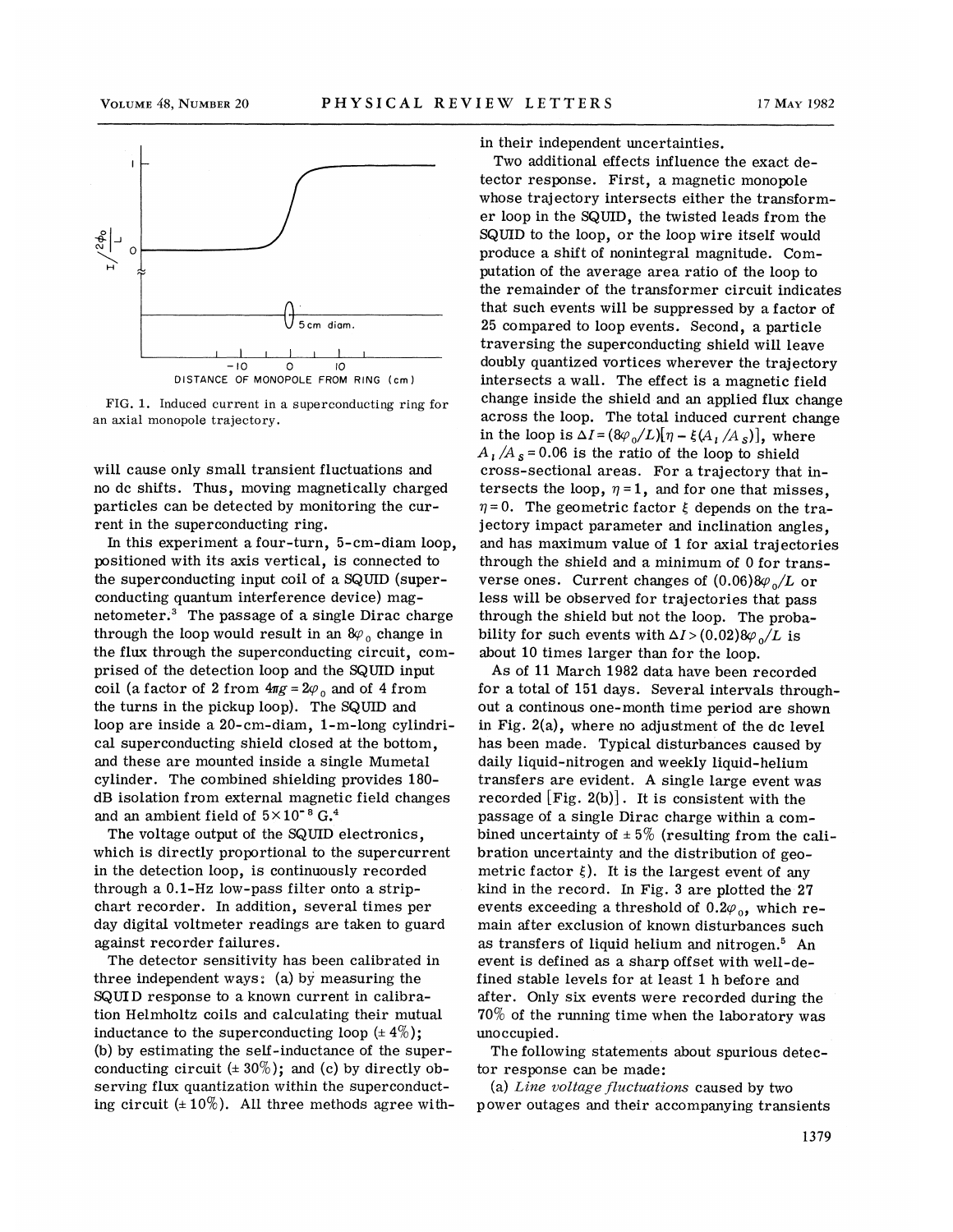

FIG. 2. Data records showing (a) typical stability and (b) the candidate monopole event.

failed to cause detectable offsets.

(b) rf interference from the motor brushes of a heat gun failed to produce any offsets when operated in close proximity to the detector.

(c) External magnetic field changes are attenuated by 180 dB, primarily from an exponential uated by 180 dB, primarily from an exponential factor of  $e^{-1 \cdot 83z/a}$ , where  $z = 72$  cm is the distance in from the open top of the superconducting shield and  $a = 10$  cm is the shield radius.

(d) Ferromagnetic contamination is minimized using clean-bench assembly techniques and



FIG. 3. Histogram of all event magnitudes.

checked with magnetometer measurements within the shield.

(e) The critical current of the loop is not reached for currents a thousand times greater than  $8\varphi_o/L$  and is typically 10<sup>8</sup> times greater.

(f) Mechanically induced offsets have been intentionally generated and are probably caused by shifts of the four-turn loop-mire geometry which produce inductance changes. Sharp raps with a screwdriver handle against the detector assembly cause such offsets. On two occasions out of 25 attempts these have exceeded  $6\varphi_0$  (75% of the shift expected from one Dirac charge); however, drifts in the level were seen during the next hour.

(g) No seismic disturbance occurred on 14 February 1982.

(h) Energetic cosmic rays depositing  $\leq 1$  GeV/ cm in traversing the wire would raise the local wire temperature by only  $\leq 0.01$  K, but a 5-K change is needed to reach the critical temperature.

A spontaneous and large external mechanical impulse is not seen as a possible cause for the event; however, the evidence presented by this single event does not preclude the possibility of a spontaneous internal stress release mechanism. Regardless, to date the experiment has set an